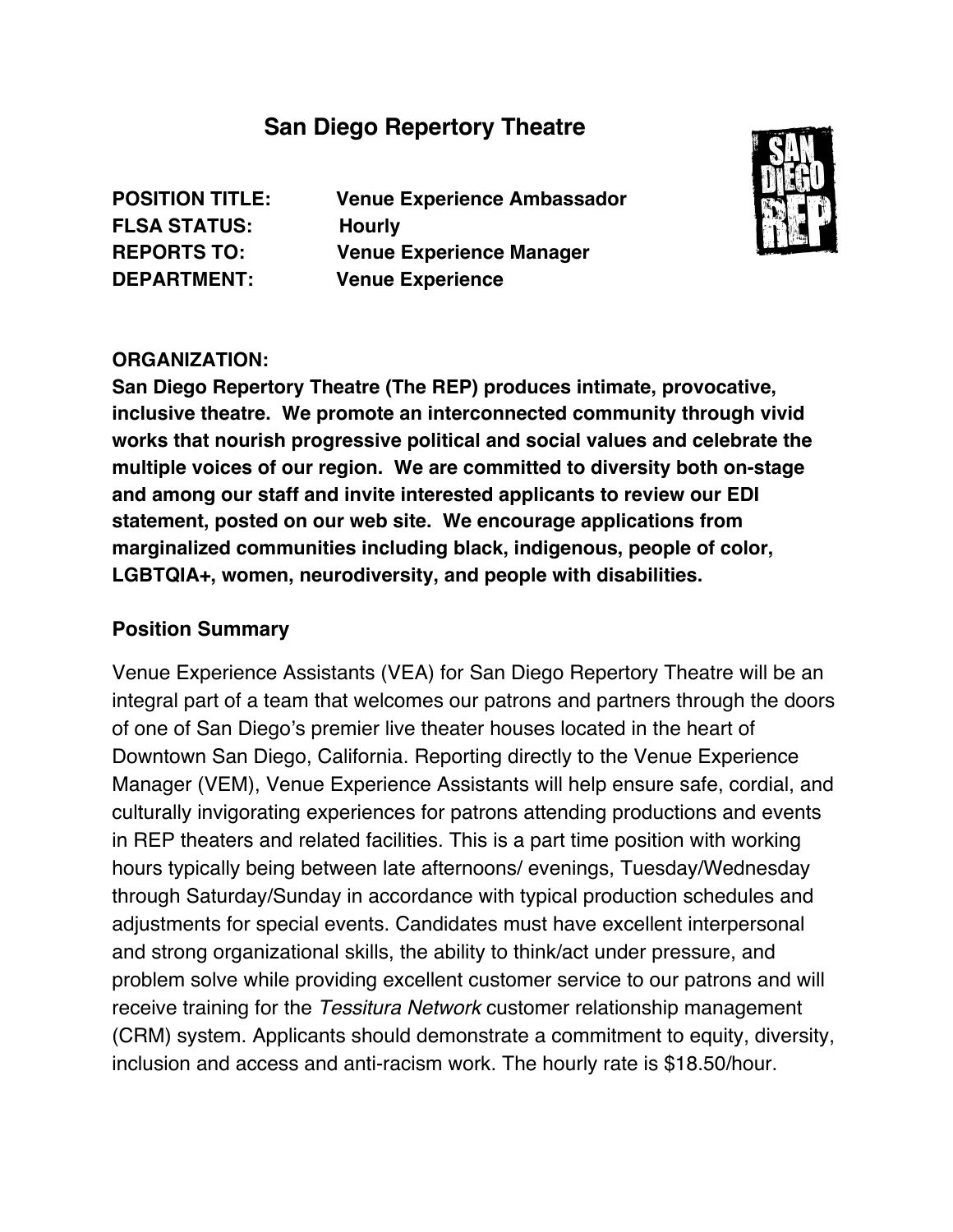## **ROLES AND RESPONSIBILITIES**

- Assist in opening and closing the venue and facilities in accordance with production and event schedules
- Assist in making sure the venue lobby is set up according to production/event specifications
- Assist The VEM in working with REP/Rental Production Teams to ensure all conditions are met for timely curtain calls and other Production/FOH considerations regarding live audiences.
- Work to ensure safe, efficient, and welcoming entry/exit of patrons into and out of venue lobby and theaters and ensuring patrons are seated at curtain times
- Brief volunteers on their responsibilities pre-opening and during shift
- Utilize strong decision-making and problem-solving skills when dealing with sensitive patron issues, both in the office and in venues facilities
- Assist Director of Venue Experience and Venue Experience Manager with additional administrative duties.
- Overtime may be required as well other potential duties as necessary

## **EXPERIENCE, KNOWLEDGE, and SKILLS**

- Ability to stand for prolonged periods of time and lift a minimum of 25lbs
- Sensitivity for collaborating with diverse individuals, including patrons, coworkers, staff, donors, board members and artists who represent a variety of ethnicities, religions, genders, sexual orientations, and abilities.
- $\bullet$  Flexible perspective ability to work with processes and systems that are evolving and subject to change.
- Innovative problem-solver who can generate workable solutions.
- Strong oral and written communication skills that will support expanding and improving the patron experience.
- Ability to communicate in a professional, courteous manner in person, by e-mail and by telephone.
- Ability to work independently and in a collaborative team environment.
- Proficiency with MS Office Applications Word, Excel and Outlook. (Preferred)
- Ability to work nights and weekends as needed.
- Spanish language proficiency is a plus.
- Due to changing Covid-19 guidelines, at time of hiring, candidates may be required to show proof of full vaccination or negative Covid-19 test.

## **COMPENSATION**

Hourly rate for this part-time non-exempt position will be \$18.50/hour plus The REP's standard benefits package for employees of this type. Benefits are determined from time-to